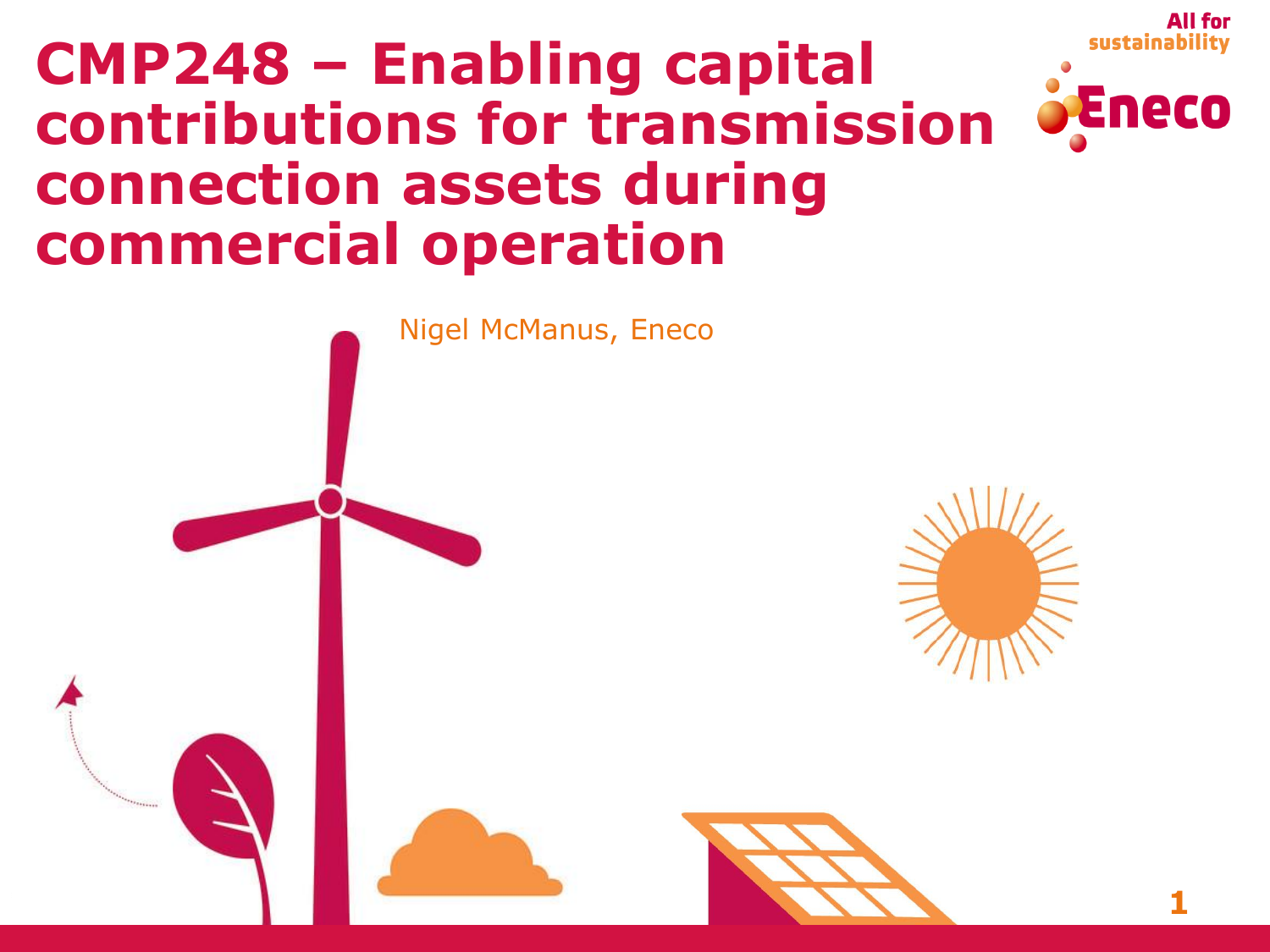#### **CUSC current status**



Connecting parties may choose how to fund the capital costs of a grid connection (clause 14.3.22)

This choice may only be made at commissioning

- Capital contribution upfront (whole or in part)
- Lease the asset (RPI indexation, 40-year straight line depreciation)

CUSC 14.3.10 states that "a capital contribution based on the allocated GAV [Gross Asset Value] at the time of commissioning will reduce capital"

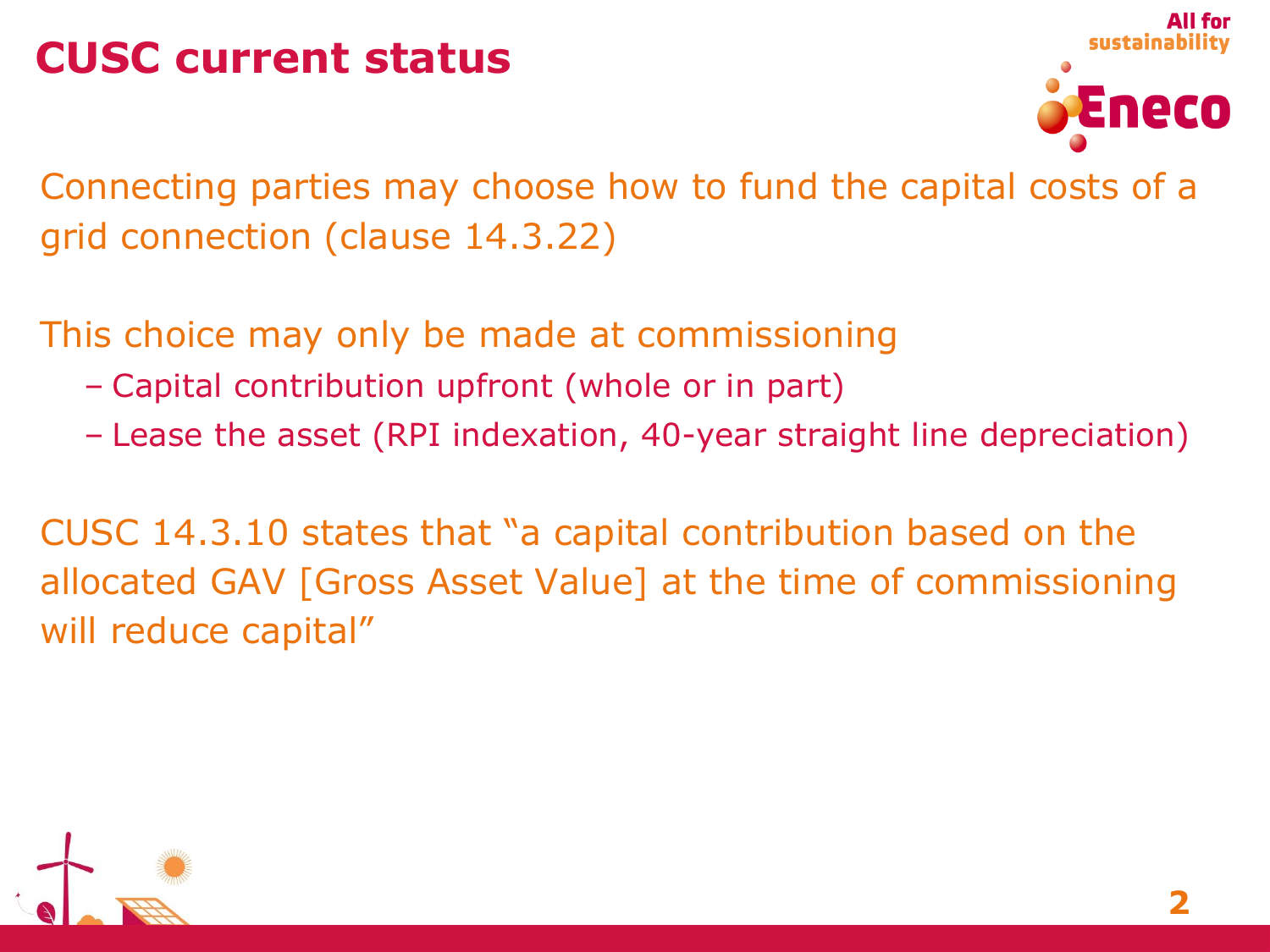#### **CUSC Defect**



The CUSC allows for / encourages customer choice in certain areas

However, in this case there is limited flexibility and choice for a customer to respond to changing circumstances

The CUSC does not allow for a customer to alter its financing arrangements for connection assets during the operational phase

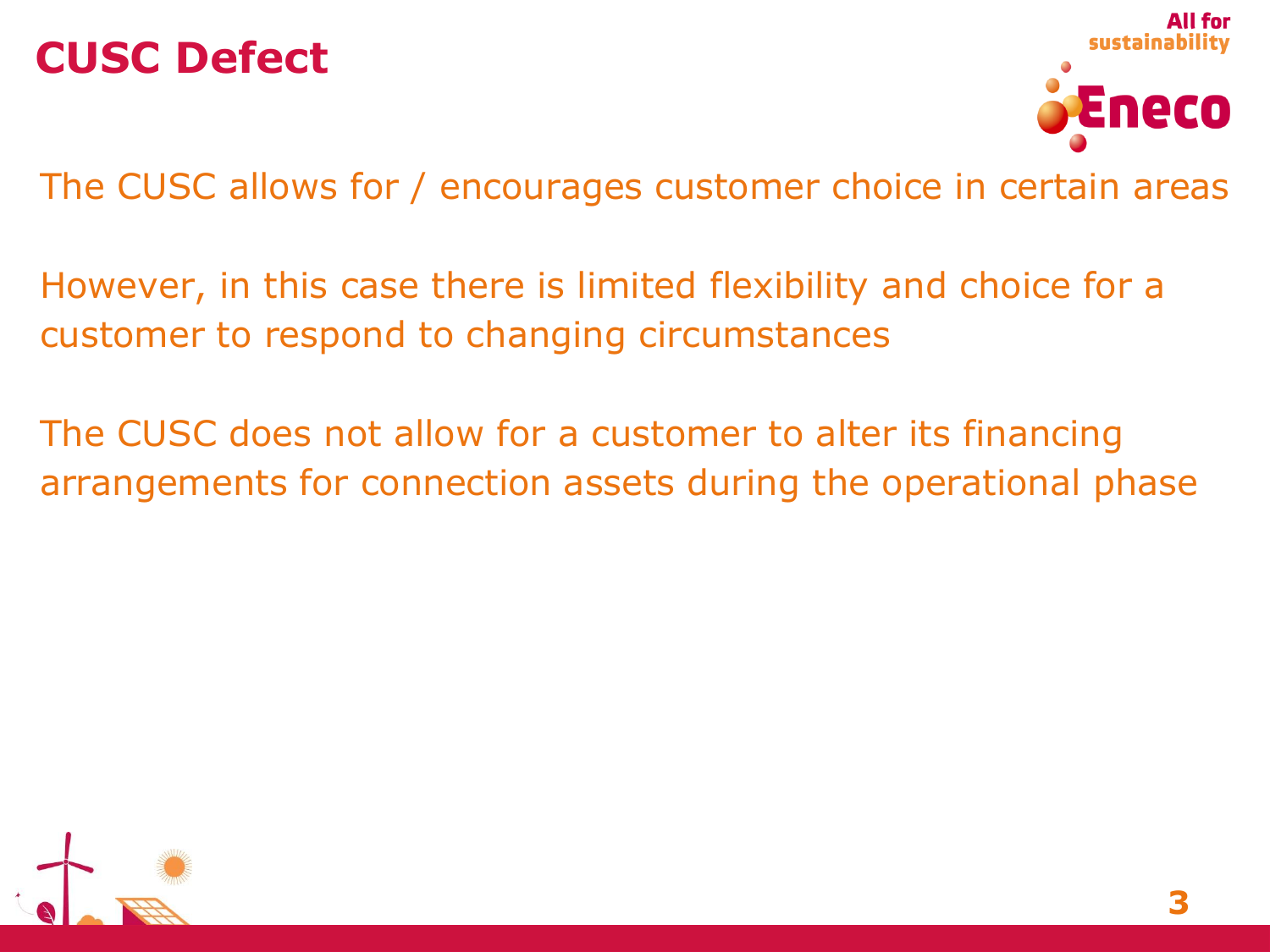### **Suggested Modification & Benefits**



Users who pay annually would be able to switch to a capital contribution against the transmission connection assets.

- Users would benefit from:
	- –Reducing ongoing annual charges and related post operational securities
	- Greater choice and flexibility in managing costs
	- Enhanced competitiveness through removal of a barrier to responding to changing circumstances.

Increased capital contributions may the lower the risk to the transmission operator and ultimately the consumer. Charges will remain reflective of the costs faced by the transmission owner.

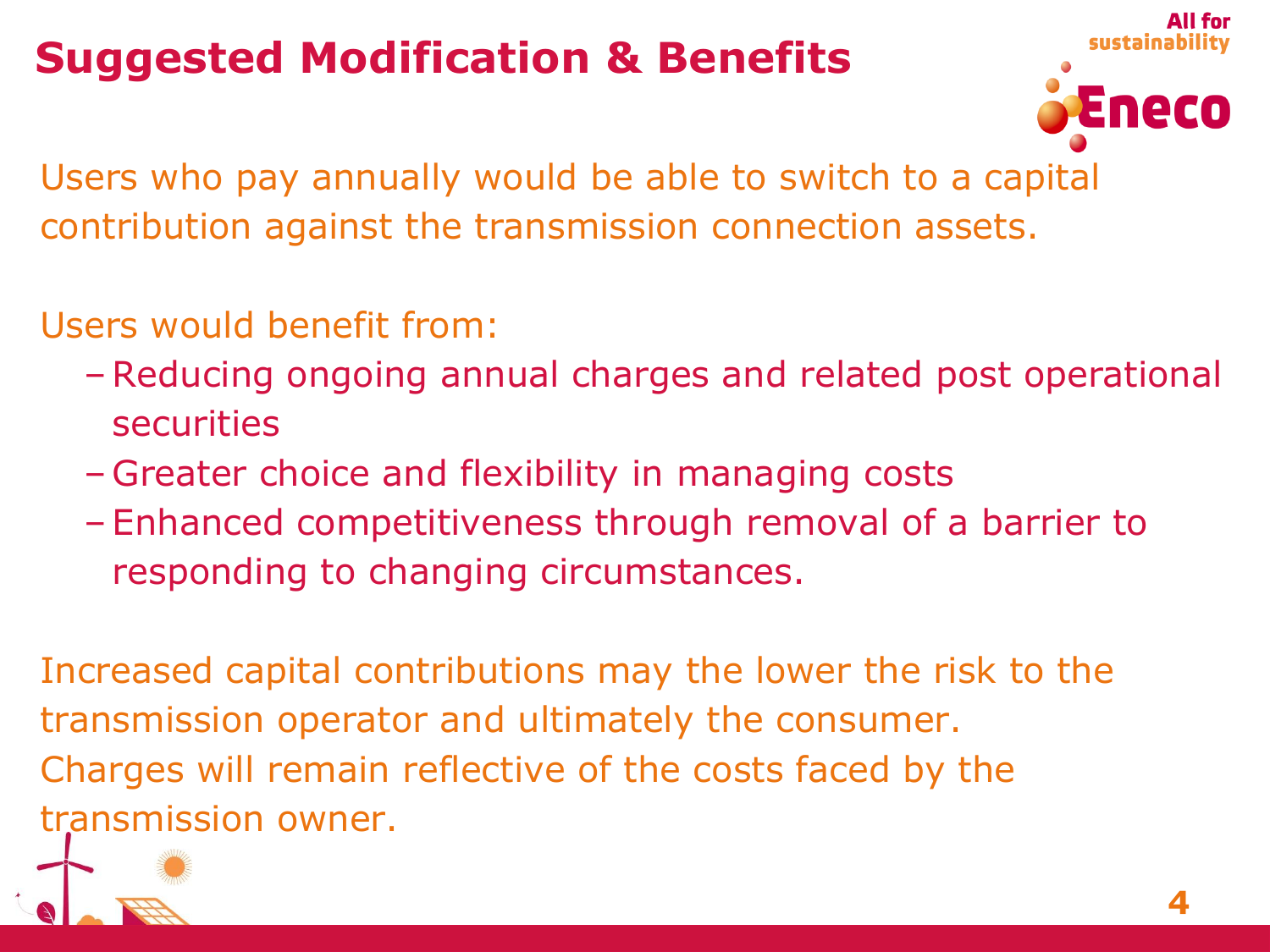#### **CMP248 Progression**

**The Panel is asked to agree:** 

- Whether CMP248 should be progressed through Selfgovernance
- How to progress CMP248
	- Workgroup
	- Code Administrator Consultation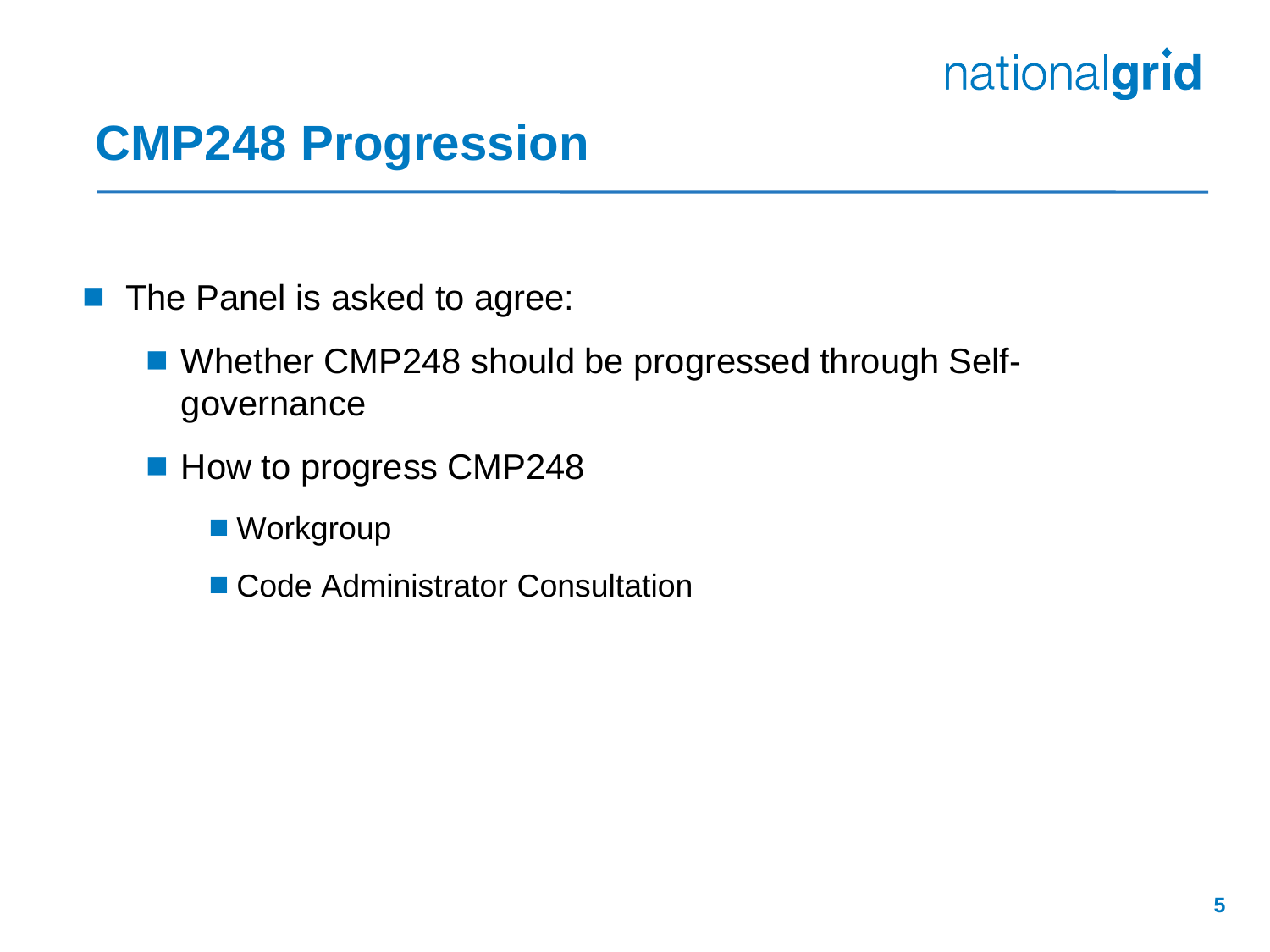### **CMP248 Indicative timetable (Workgroup)**

| 7 <sup>th</sup> August 2015      | Deadline for comments on Terms of Reference / nominations for Workgroup<br>membership |
|----------------------------------|---------------------------------------------------------------------------------------|
| W/C 17 <sup>th</sup> August 2015 | Workgroup meeting 1                                                                   |
| W/C $31st$ August 2015           | Workgroup meeting 2                                                                   |
| 11 <sup>th</sup> September 2015  | Workgroup consultation issued for 1 week Workgroup comment                            |
| 18th September 2015              | Deadline for comment                                                                  |
| 23rd September 2015              | <b>Workgroup Consultation published</b>                                               |
| 14th October 2015                | Deadline for responses                                                                |
| W/C 19th October 2015            | Workgroup meeting 3                                                                   |
| 28th October 2015                | Circulate draft Workgroup Report                                                      |
| 4 <sup>th</sup> November 2015    | Deadline for comment                                                                  |
| 19th November 2015               | Submit final Workgroup Report to Panel                                                |
| 27th November 2015               | <b>Present Workgroup Report at CUSC Modifications Panel</b>                           |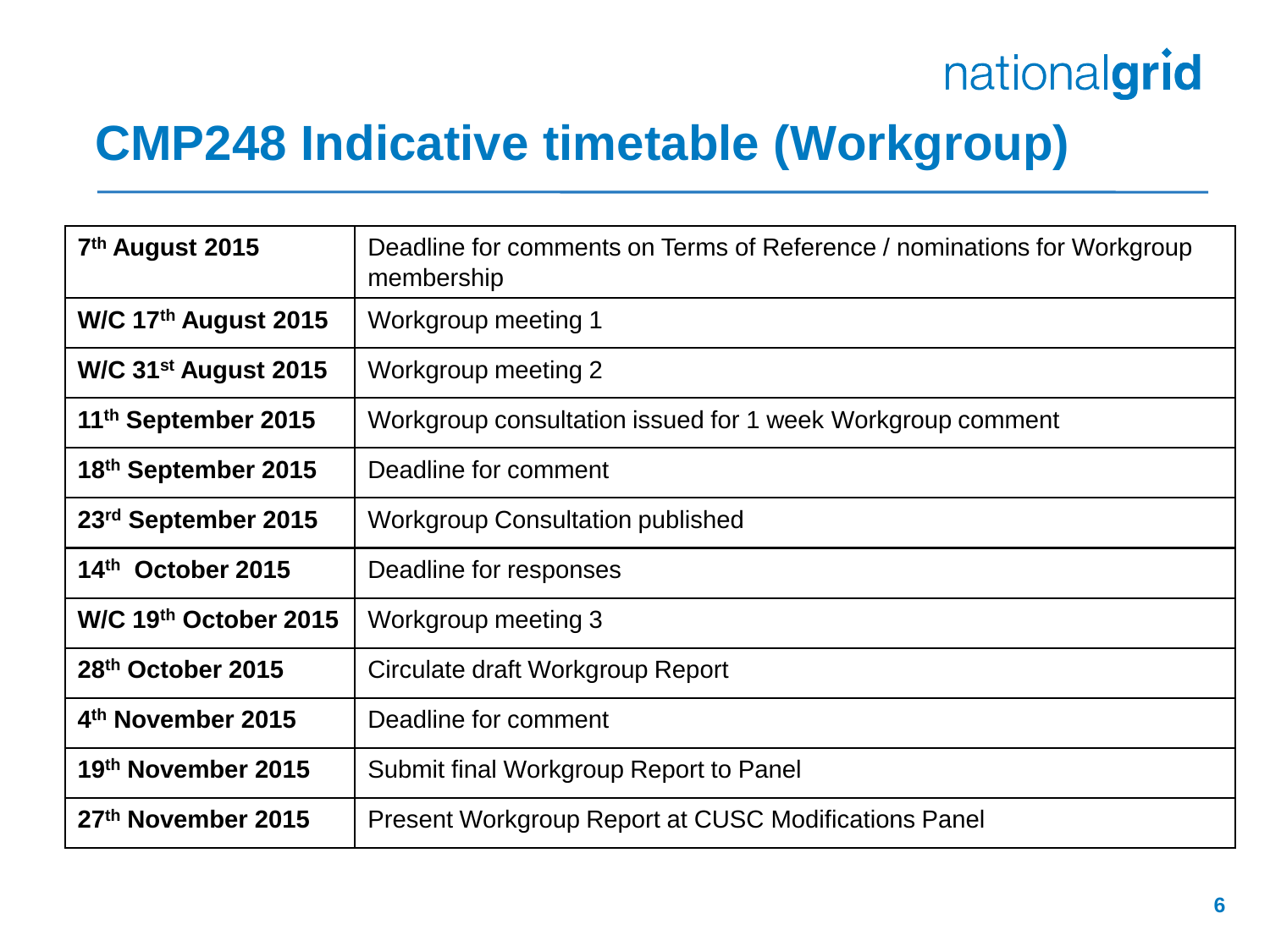### **CMP248 Indicative timetable (Workgroup)**

| 2 <sup>nd</sup> December 2015  | Code Administrator Consultation issued (15 Working days)   |
|--------------------------------|------------------------------------------------------------|
| 22 <sup>nd</sup> December 2015 | Deadline for responses                                     |
| 6 <sup>th</sup> January 2016   | Draft CUSC Modification Report issued for Industry comment |
| 13th January 2016              | Deadline for comment                                       |
| 21 <sup>st</sup> January 2016  | Draft CUSC Modification Report issued to CUSC Panel        |
| 29th January 2016              | <b>CUSC Panel recommendation vote</b>                      |
| 2 <sup>nd</sup> February 2016  | Draft FMR circulated for comment                           |
| 9 <sup>th</sup> February 2016  | Deadline for responses                                     |
| 12th February 2015             | Final CUSC Modification Report sent to Authority           |